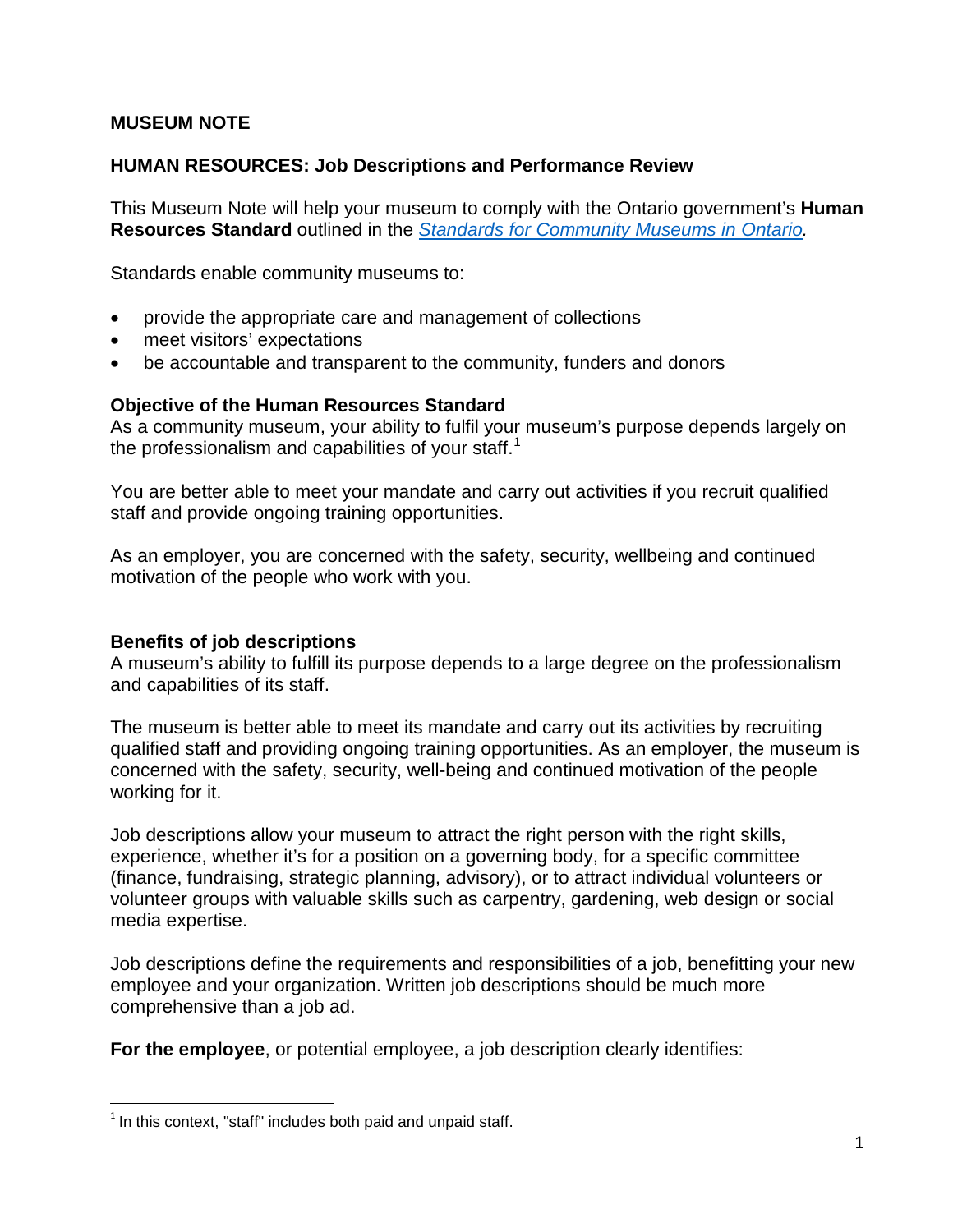- responsibilities of the position
- expectations of successful performance
- nature of the reporting relationships, both between the position and the position or body they report to, and any positions that may report to them
- special conditions or expectations of the position such as overtime, weekend work, travel and how these conditions are compensated (or not) e.g. time in lieu, out-ofpocket or travel expense permissions, reimbursement rate or restrictions

The job description also protects an employee who may receive:

- unexpected and/or contradictory feedback on their performance on work not identified as a responsibility
- job performance feedback or action from an individual who does not have the authority to do so

**For the employer**, a job description ensures that your organization is clear about the knowledge, skills and experience required for the position so you can:

- attract and identify the best candidate
- provide and document regular performance evaluations based on agreed upon criteria
- determine fair salary and benefits based on a comparison with similar positions, in terms of knowledge, skills, responsibility
- help plan future human resource needs for your organization
- document performance expectations in case of later disagreement or as a basis for renegotiation by either party

Your **volunteers** will also benefit from receiving a job description that outlines their roles and responsibilities and performance evaluations. Outlining your expectations and reporting requirements allows your volunteers to know in advance what's expected from them and who to go to if they have questions or need to rearrange their work schedule.

Job descriptions also ensure that **board and committee members** know exactly what they are committing to prior to accepting a nomination. This can ensure less group strife later and contribute to effective governance and committee success when all involved understand the task at hand, the ultimate goal and their role in achieving it.

## **Dealing with skill shortages: collaboration strategies**

Collaborating with other organizations can help you deal with a skill shortage.

Organizations you could potentially partner with include –

- Non-profit or cultural organizations in your community
- Regional museum network
- Educational institutions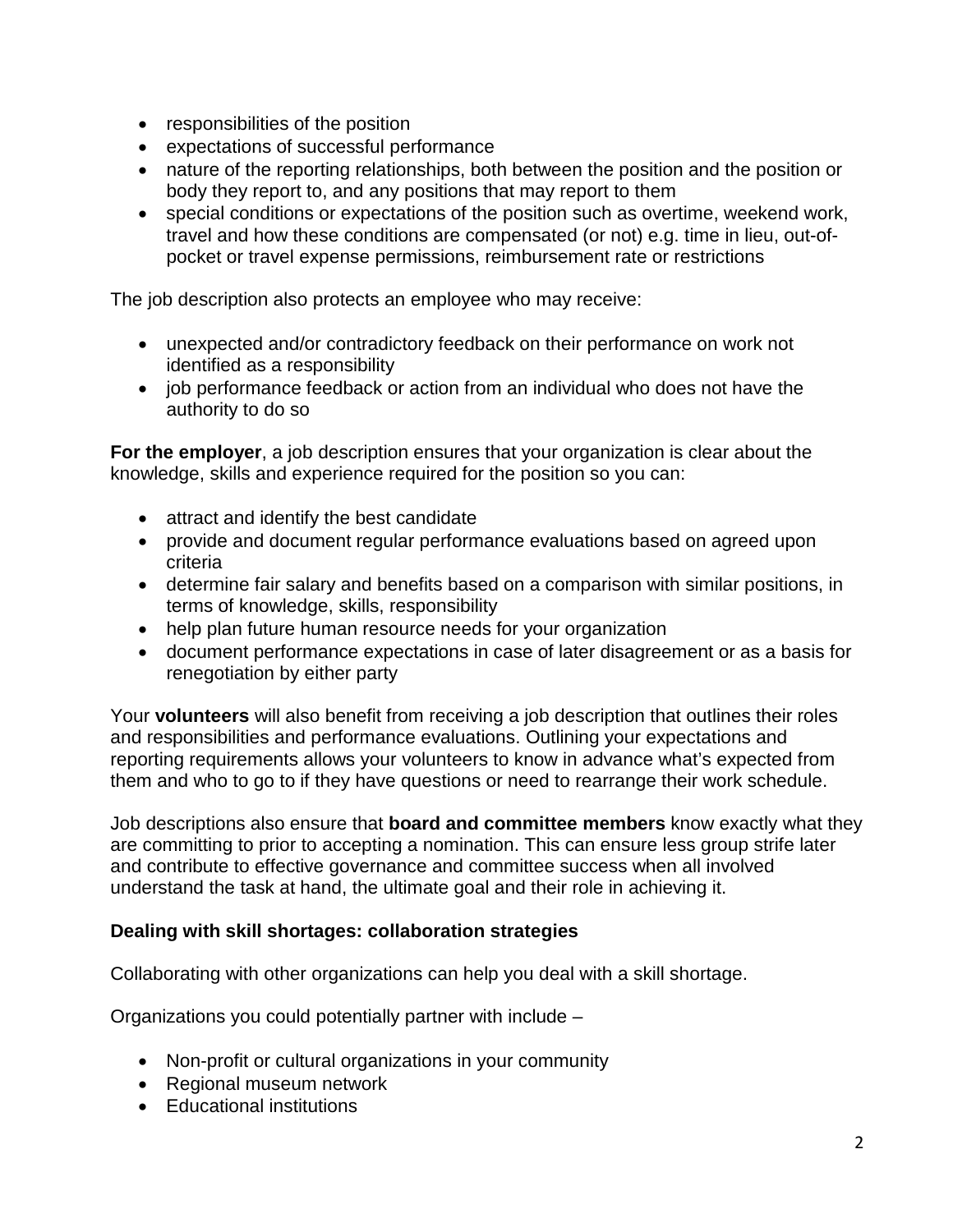• Sector support organizations

Depending on your mutual interests and needs, collaboration could include –

- informing the type/content of courses offered by educational or sector-support institutions
- developing promising individuals to prepare them to become future leaders
- sharing the costs of training for groups of employees
- arranging for board members, staff or volunteers to visit other organizations to gain skills and insight

# **Human Resource Planning and Succession Planning**

Human resource planning ensures you have the right people with the right skills doing the right job i.e. contributing directly to the achievement of the organization's mission statement and the goals and objectives of its' strategic plan.

Planning helps an organization to identify gaps in skills and knowledge that may have been hindering success and develop solutions.

In an era of an aging workforce, organizations also need to plan for succession by identifying and preparing staff for management roles. HR planning is also important when a museum is preparing to develop, expand or reframe its role and/or mandate.

Human resource plans should be reviewed on a regular basis, when:

- new initiatives or strategic plans are considered requiring specific knowledge or skills
- a long-time staff member leaves
- there has been a pattern of rapid staff turnover
- a new staff position or committee is being considered

## **Recommended Resources**

*The resources recommended below provide:*

- *sample job descriptions*
- *templates for human resource management planning and practice*
- *templates/considerations for developing job descriptions and performance evaluations*

Alberta Museums Association. Standard Practices Handbook for Museums, 3rd edition. 2014.

Governance and operations resource that addresses human resource policy and good practice in roles and responsibilities, skills and expertise, diversity and inclusivity, staff development and performance assessment, pp.95-104.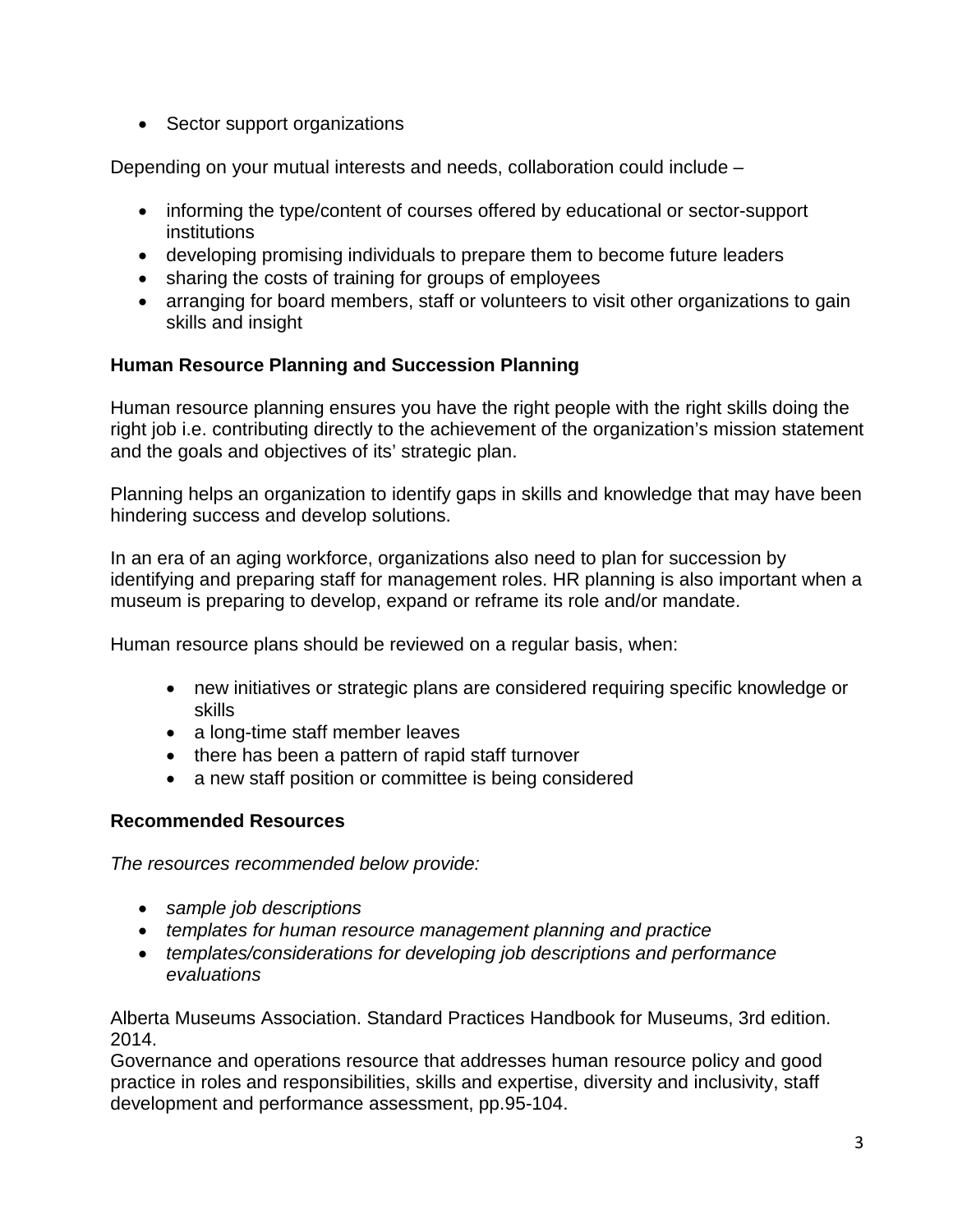CMOG Standards Resources - Human Resources section <https://members.museumsontario.ca/resources/tools-policies/CMOG-standard-resources> :

Stasiuk, Victoria. Recruiting and Hiring Museum Curators and Directors: A Human Resource Tool for Local Government, Museum Trustees and Cultural Managers. Ontario Museum Association, 2003.

The Learning Coalition. Improving Performance Through Evaluation: A Resource Guide for Museum Training Providers and Managers. 2004.

Identifies the specific benefits for the participant and the resulting improvement in an organization.

Compensation and Benefits. HR Tool Kit. Human Resource Council for the Non-profit Sector, 2013.<http://hrcouncil.ca/hr-toolkit/developing-compensation-rewards-program.cfm>

Museums Association of Saskatchewan.

Provides examples of job descriptions in all areas of museum work, including board positions and summer students, and information on how to use them. [http://saskmuseums.org/assets/File/Job%20Desc/Using%20the%20Job%20Descripti](http://saskmuseums.org/assets/File/Job%20Desc/Using%20the%20Job%20Descriptions.pdf) [ons.pdf](http://saskmuseums.org/assets/File/Job%20Desc/Using%20the%20Job%20Descriptions.pdf) [http://saskmuseums.org/resources2/job\\_descriptions](http://saskmuseums.org/resources2/job_descriptions)

SaskCulture. [http://www.saskculture.ca/programs/organizational-support/organizational](http://www.saskculture.ca/programs/organizational-support/organizational-resources?resource=3&subresource=21)[resources?resource=3&subresource=21](http://www.saskculture.ca/programs/organizational-support/organizational-resources?resource=3&subresource=21)

The Learning Coalition. Human Resource Planning Tool. 2006. Includes templates for volunteer/staff inventory, transfer of learning plan and job description format. [http://www.workinculture.ca/getmedia/7fda184d-4cb0-4e73-91f7](http://www.workinculture.ca/getmedia/7fda184d-4cb0-4e73-91f7-fc2b907f4fad/ToolsHRplanning.pdf.aspx) [fc2b907f4fad/ToolsHRplanning.pdf.aspx](http://www.workinculture.ca/getmedia/7fda184d-4cb0-4e73-91f7-fc2b907f4fad/ToolsHRplanning.pdf.aspx)

WorkinCulture.

Helpful online tipsheets and publications on cultural sector human resource topics. <http://www.workinculture.ca/Resources/Our-Publications.aspx>

Sources for distance education and/or Ontario-based museum-sector training

Algonquin College, Nepean. <http://www.algonquincollege.com/healthandcommunity/program/applied-museum-studies/>

Athabasca University distance education Heritage Resource Management.<http://heritage.resources.athabascau.ca/>

Fleming College, Peterborough. <http://flemingcollege.ca/programs/museum-management-and-curatorship> <http://flemingcollege.ca/programs/collections-conservation-and-management>